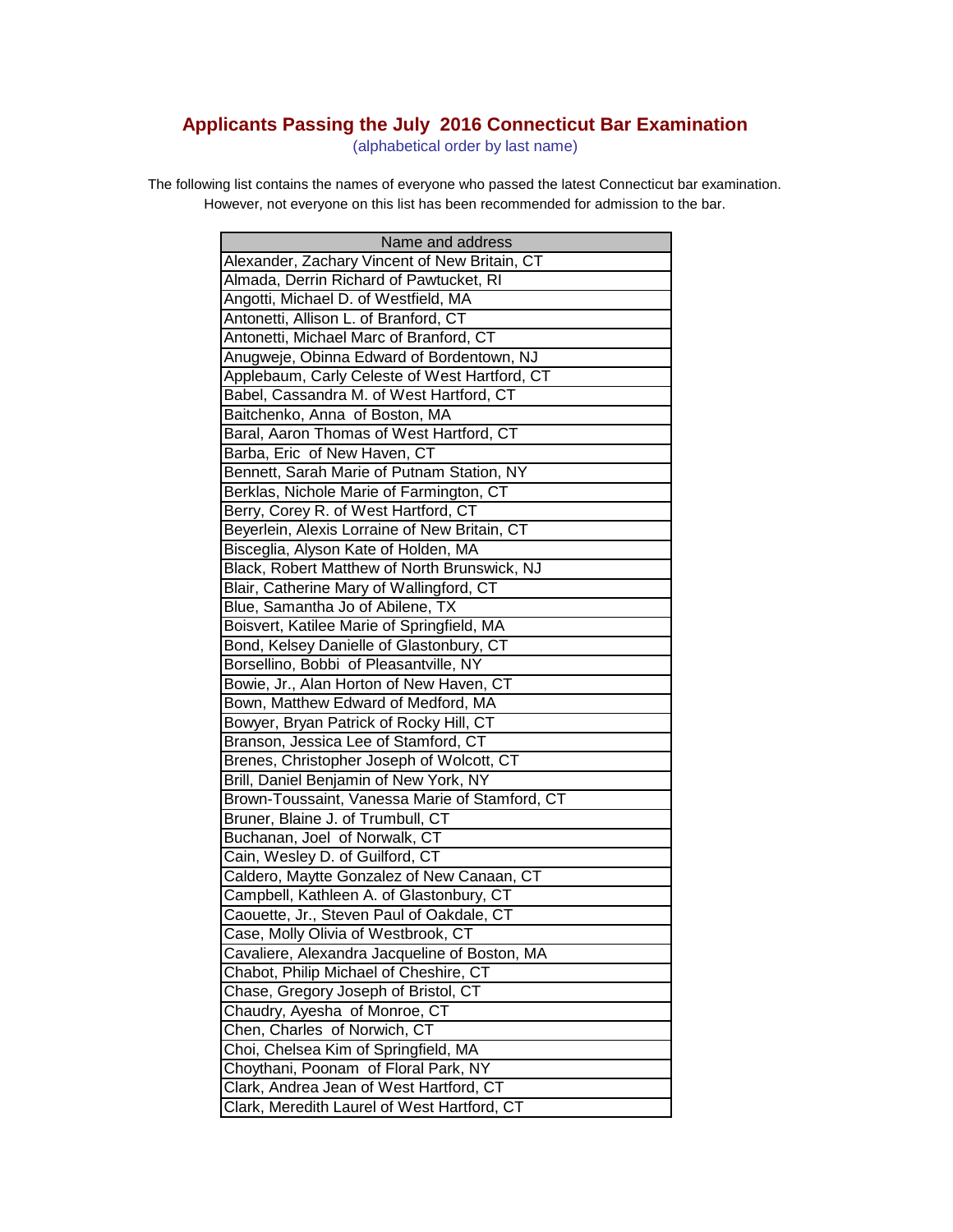| Colon Santiago, Lina Margarita of West Hartford, CT |
|-----------------------------------------------------|
| Compagnone, Joseph Davies of Putnam, CT             |
| Cox, Alexander Robert of Hartford, CT               |
| Daigneau, Lieghanna of West Springfield, MA         |
| D'Amico, Jeremy Hall of Woodbury, CT                |
| DaSilva, Tatiana Michelle Fonseca of Naugatuck, CT  |
| Demarie, Anne Westphal of Corona del Mar, CA        |
| Denault, Lauren Elizabeth of West Hartford, CT      |
| Dlugoszewski, Sarah Elizabeth of Southington, CT    |
| Doyle, Michael Afton of Narragansett, RI            |
| Duffy, Jillian Ann of Bristol, CT                   |
| Dunn, Zachary M. of Middletown, CT                  |
| Duprey, Paige Lynn of Waterbury, CT                 |
| Duran, Colleen M. of Woburn, MA                     |
| Durno, Paige Barnes of Guilford, CT                 |
| Ekeh, Chima Raphael of Simsbury, CT                 |
| Ellis, Matthew Sean of Stamford, CT                 |
| Eucalitto, Frank William of Stamford, CT            |
| Fahey, Sara Catherine of Wolcott, CT                |
| Faircloth, Oren of Hartford, CT                     |
| Faris, Alyssa Ann of Berlin, CT                     |
| Fay, Daryll Emily of West Suffield, CT              |
| Feng, Andrew of Farmington, CT                      |
| Ferraiolo, Stephanie Ann of North Haven, CT         |
| Ferraro, Kelly Elaine of Norwalk, CT                |
| Field, Kelly Elizabeth of Norwich, CT               |
| Finch, Peter William of Bridgeport, CT              |
| Finkelstein, Mara Elizabeth of Oakdale, CT          |
| Fitzpatrick, Kevin McKee of Fairfield, CT           |
| Fletcher, Liza M. of Madison, CT                    |
| Florez, Megan Alice of Vernon, CT                   |
| Flynn, Jennifer R. of Marlborough, CT               |
| Fong, Sandi of Katonah, NY                          |
| Fontanella, Anthony J. of Amston, CT                |
| Frank, Adam Theron of Norwalk, CT                   |
| Franzese, Aniello Patrick of West Hartford, CT      |
| Frazier, Nicole Marie of West Springfield, MA       |
| Gardner, Courtney Louise of West Simsbury, CT       |
| Gasser, Joseph Edward of Burlington, CT             |
| Geffrard, Dannielle Francess of Windsor, CT         |
| Georgieva, Alexandra R. of Bridgeport, CT           |
| Glashow, Jamie Elizabeth of Farmington, CT          |
| Glazier, Jeannette Marie of Seymour, CT             |
| Goldsby, Aigné Sandra of Ellington, CT              |
| Goodchild, Kristin of Enfield, CT                   |
| Gordon, Janelle Marjorie of Pelham, NH              |
| Graham, Danielle Marie of New Fairfield, CT         |
| Haddad, Jasmine J. of Brighton, MA                  |
| Hakala, Ross W. of Hamden, CT                       |
| Haldeman, Benjamin Marshall of Windsor, CT          |
| Harding, Mary-Caitlin Ellen of Wallingford, CT      |
| Harris, Heather Nicole of Attleboro, MA             |
|                                                     |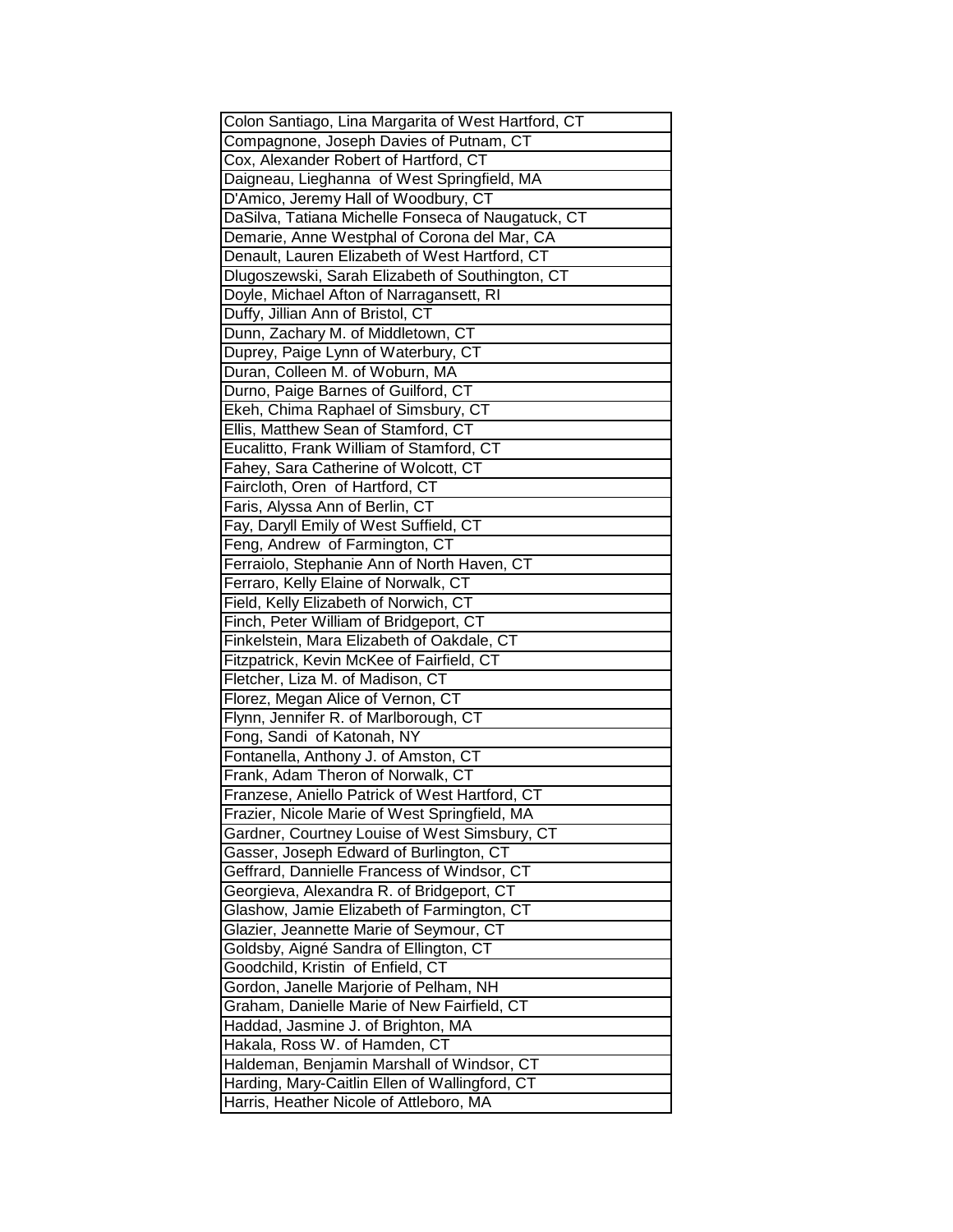| Herrera-Soto, Raquel Nadir of New Britain, CT            |
|----------------------------------------------------------|
| Hill, Sarah Elizabeth of Bristol, CT                     |
| Hoffman, Alicia Luft of Bristol, RI                      |
| Ingraham, Gillian of Greenwich, CT                       |
| Jackson, Travis C. of Augusta, ME                        |
| Kaas, Emily Carolyn Searby of West Haven, CT             |
| Karr, Jennifer Elyse of Manchester, CT                   |
| Keefe, Christopher Karl of Willington, CT                |
| Keidel, Richard Walter of Northampton, MA                |
| Kelleher, Jane Catherine of West Hartford, CT            |
| Kelleher, Scott Daniel of Farmington, CT                 |
| Keller, Aaron Michael of East Haven, CT                  |
| Kelly, Mathew John of Sandy Hook, CT                     |
| Khalil, John Yehia of Glastonbury, CT                    |
| Khan, Choity Rahman of Waterbury, CT                     |
| Kim, Mary Hee-Jung of Avon, CT                           |
| Kinley, William Donald of New Britain, CT                |
| Koutroumanis, Eleni G. of Woodbridge, CT                 |
| Krevolin, Joseph Peltier of West Hartford, CT            |
| Kubas, Alison Marie of Colchester, CT                    |
| Kugler, Kathleen Alexandria-Zavoski of West Simsbury, CT |
| Labbe, Brendan L. of Cambridge, MA                       |
| Lamantia, Jonathan Charles of Hartford, CT               |
| Larence, Erica Lynn of Cumberland, RI                    |
| Larsen, Timothy of West Hartford, CT                     |
| Latella, Sean Anthony of Rye Brook, NY                   |
| Lemire, Alison Renee of Manchester, CT                   |
| Lepore, Jennifer J. of Cromwell, CT                      |
| Levenson, Carly Rose of New Haven, CT                    |
| Lindsay, Tricia Sophia of Mount Vernon, NY               |
| Lombard, Nicholas M. of Milford, CT                      |
| Lovejoy, Alexander Steven of Holden, MA                  |
| Macaisa, Genevieve Blas of Bridgeport, CT                |
| Malik, Madiha M. of Old Lyme, CT                         |
| Malinguaggio, Rebecca S. of Wethersfield, CT             |
| Mallach, Kathryn A. of Marlborough, CT                   |
| Marafito, Michael J. of Old Lyme, CT                     |
| McCarthy, Laura M. of West Springfield, MA               |
| McCloskey, David St. John of Hartford, CT                |
| McDonald, Jeffrey James of Easthampton, MA               |
| McGavin, Melissa Stefanie of Chicopee, MA                |
| McKay, Andrea Nicole of East Granby, CT                  |
| McLane, Ryan P. of Agawam, MA                            |
| McVinney, Michael Francis of Boston, MA                  |
| Meegan, Sean Phillip of Ridgefield, CT                   |
| Meginniss, Keinan James of Fountainville, PA             |
| Modzelewski, Charles Frederick of East Lyme, CT          |
| Montesano, Jenna Mia of Hartford, CT                     |
| Moreau, Kara Elizabeth of Meriden, CT                    |
| Morelli, Steven Daniel of Wethersfield, CT               |
| Morton, Daniel Michael of Glastonbury, CT                |
| Moscati, Margaret Mallory of Norwalk, CT                 |
|                                                          |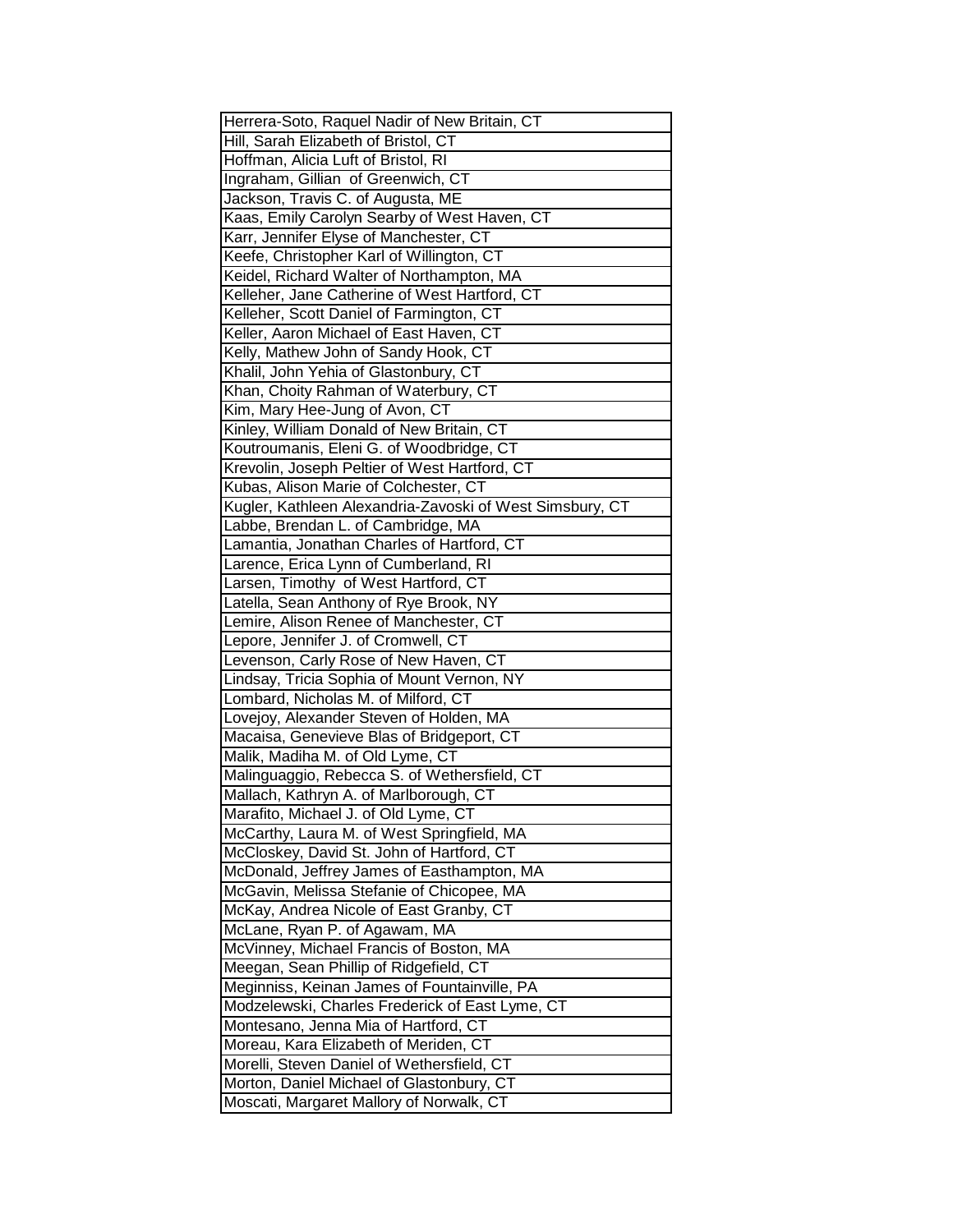| Mudd, Jeremy Joseph of New Haven, CT                                         |
|------------------------------------------------------------------------------|
| Mullin, Kathryn Nicole of Enfield, CT                                        |
| Murphy, Patrick Kennedy of Raleigh, NC                                       |
| Nantel, Samantha M. of Wallingford, CT                                       |
| Nathanson, Dina Elizabeth of Hamden, CT                                      |
| Navin, Kyle R. of West Hartford, CT                                          |
| Nicholls, Erin Deskin of Guilford, CT                                        |
| Odierna, Santolo Luigi of West Suffield, CT                                  |
| Oncu, Bugra of Bristol, RI                                                   |
| Orozco, Sara of Trumbull, CT                                                 |
| Palermo, Nicole Corrine of Wallingford, CT                                   |
| Panzarella, David Nicholas of Wallingford, CT                                |
| Pearson, Todd William of Ledyard, CT                                         |
| Pelc-Faszcza, Nina Bethany of Windsor, CT                                    |
| Pelletier, Monique Marie of Meriden, CT                                      |
| Perkowski, Jessica Joanna of Bristol, CT                                     |
| Pezzulo, Jacob Daniel of Plainville, CT                                      |
| Pieri, Jessica Lynn of Bristol, CT                                           |
| Pincavage, Danya J. of Miami Beach, FL                                       |
| Polio, Dennis William of Orange, CT                                          |
| Polio, Sarah Bridget of West Simsbury, CT                                    |
| Pompano, Richard C. of New Haven, CT                                         |
| Poole, Sheldon Roosevelt of Hamden, CT                                       |
| Poulsen, Joseph Taylor of Oxford, CT                                         |
| Preissler, Abigail Louise of West Hartford, CT                               |
| Reagan, Erika Marie of Davie, FL                                             |
| Reed, Cynthia Cameron of New York, NY                                        |
| Reeves, Catherine of Hamden, CT                                              |
| Reid, Kelcie Burns of Southington, CT                                        |
| Reiland, Erandi of New Haven, CT                                             |
| Reisch, Janne of Westerly, RI                                                |
| Ricciardi, Sarah Arnold of Stamford, CT                                      |
| Ricketts, Charlotte Samantha of Windsor, CT                                  |
| Rinehart, Lindsay Michele of Hopewell Junction, NY                           |
| Rodriguez, Monica Nichole of Stamford, CT                                    |
| Rodriguez, Natasha of Leonia, NJ                                             |
| Roisman, Alexandra Kate of Stamford, CT                                      |
| Rosengren, Samuel Noah of New Hartford, CT                                   |
| Rosenthal, Emily Suzanne of New York, NY                                     |
| Rousseau, Christopher Michael of Rocky Hill, CT                              |
| Ruggiero, Gabriella Carmela of Sandy Hook, CT                                |
| Rusi, Anja of Waterbury, CT                                                  |
| Russell, Chelsea Ann of Vernon, CT                                           |
| Salatto, Maria Rose of Branford, CT                                          |
| Salerni, Michael John of Newington, CT                                       |
| Sanchez, Cassandra Lynn of Shelton, CT                                       |
| Satagaj, Victoria Anne of Middletown, CT                                     |
| Saviano, Nicholas Vincent of Sandy Hook, CT                                  |
| Schlotterback, Ryan Edward of Rye, NY                                        |
| Schulman, Eric Franklin of Norwalk, CT                                       |
|                                                                              |
| Scott, Michael Hathaway of Jupiter, FL<br>Scouten, Jessica A. of Shelton, CT |